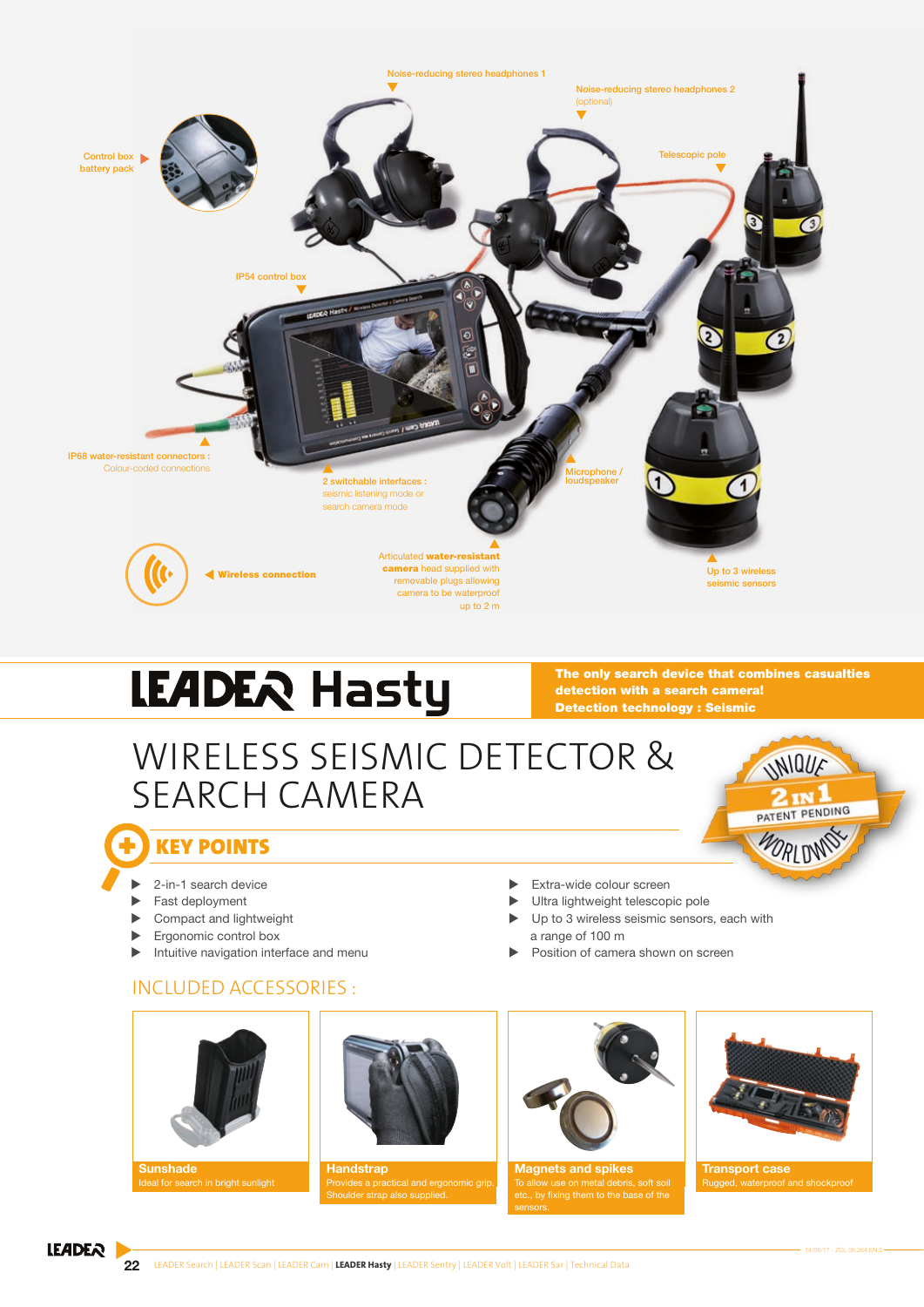# THE ADVANTAGES THAT MAKE THE DIFFERENCE

## AN ERGONOMIC CONTROL BOX :

- $\blacktriangleright$  Compact and lightweight
- Extra-wide colour screen
- High brightness screen for viewing in full daylight
- $\blacktriangleright$  Intuitive navigation interface and menu
- Run time: 2.5 hours

 $\blacktriangleright$  Easily replaceable lightweight compact rechargeable battery.

## **MULTIFUNCTION DEVICE**

▶ Battery compatible with LEADER Search, LEADER Cam and LEADER Scan control boxes.

*<u>vertice</u>* 

Backup pack for 10 AAA batteries (not supplied). Makes the device functional even if the battery cannot be charged during rescue operation.

|                                                          | A MULHFUNCHUN DEVICE :                                                                                         | camera                                 | seismic                                 |
|----------------------------------------------------------|----------------------------------------------------------------------------------------------------------------|----------------------------------------|-----------------------------------------|
|                                                          | <b>FUNCTIONS</b>                                                                                               | <b>IN SEARCH CAMERA</b><br><b>MODE</b> | <b>IN SEISMIC SEARCH</b><br><b>MODE</b> |
| $A \ni$                                                  | Digital zoom x 2 <sup>*</sup>                                                                                  | Yes                                    |                                         |
| $\mathbf{C}$                                             | Headphone(s) volume adjustment*                                                                                | Yes                                    | Yes                                     |
| الاب                                                     | Microphone volume adjustment*                                                                                  | Yes                                    | Yes                                     |
| 卷                                                        | Push to Talk*                                                                                                  | Yes                                    |                                         |
| $\frac{1}{2}$                                            | Screen brightness adjustment*                                                                                  | Yes                                    | Yes                                     |
| $\sqrt{2}$                                               | Left- and right-handed operation*                                                                              | Yes                                    | Yes                                     |
|                                                          | Image rotation* up $(0^{\circ})$ , down $(180^{\circ})$                                                        | Yes                                    | Yes                                     |
|                                                          | Display of camera head position*                                                                               | Yes                                    |                                         |
| $\ddot{\textbf{C}}$                                      | Display of illumination level of LEDs positioned on camera head*                                               | Yes                                    |                                         |
| $\mathbf{r}$                                             | Noise reduction filter adjustment (low and high)                                                               |                                        | Yes                                     |
| $\Omega$                                                 | Mono or Stereo listening mode (selected sensors heard in one or both ears)                                     |                                        | Yes                                     |
| $\Omega$                                                 | Listen to each seismic sensor individually                                                                     |                                        | Yes                                     |
|                                                          | Display trackers to identify the strongest movement peak                                                       |                                        | Yes                                     |
| à à à                                                    | Wireless sensors' charge indicated                                                                             |                                        | Yes                                     |
| $\blacksquare$                                           | <b>Battery charge indication</b>                                                                               | Yes                                    | Yes                                     |
| $\overline{\mathbb{C}}$                                  | Picture capture*                                                                                               | Yes                                    |                                         |
| $\begin{array}{c}\n\circ \\ \hline\n\vdots\n\end{array}$ | Video recording* (without sound)                                                                               | Yes                                    |                                         |
| 可                                                        | Photo and video gallery to display recordings                                                                  | Yes                                    |                                         |
|                                                          | Audio recording (recording of sounds from the communication pole:<br>communication between victim and rescuer) | Yes                                    |                                         |

\*Usable simultaneously

## SEARCH CAMERA MODE :

#### ROBUST WATERPROOF CAMERA HEAD :

- 170° movement of camera unit and 260° total field of view
- Camera protected by scratch-resistant sapphire lens
- Flexible articulation of camera unit to absorb shocks
- Water-resistant to 2 m when camera fitted with plug
- $\blacktriangleright$  Adjustable LED lighting with 8 intensity levels

#### ULTRA LIGHTWEIGHT TELESCOPIC POLE :

- $\blacktriangleright$  Telescopic from 1.1 to 2.4 m Up to 4 m available
- Ultra lightweight carbon-fiber construction
- $\blacktriangleright$  "Articulated arm" supplied for mounting the control box on the pole

## HIGH SENSITIVITY LISTENING MODE :

#### 1, 2 OR 3 WIRELESS SEISMIC SENSORS CAN BE CONNECTED TO DETECT SOUNDS FROM VICTIM

- $\blacktriangleright$  Range of about 30 m in the field (no cable management because equipment is wireless)
- Range in excess of 100 m in open field
- Sensor battery life: approx.  $8$  hrs

#### ADJUSTABLE NOISE REDUCTION FILTERS TO ELIMINATE UNWANTED LOW/HIGH NOISES FROM PNEUMATIC DRILLS, VEHICLES, THE WIND, ELECTRIC POWER CABLES, ETC.

#### MONO OR STEREO MODE FOR LISTENING TO THE SELECTED SENSORS IN ONE OR BOTH EARS

#### HIGH-PERFORMANCE NOISE-REDUCING HEADPHONES :

- Noise-reducing design to provide great listening quality without disruptions.
- Microphone with integrated noise reducer for clear communication with victims
- $\triangleright$  1 or 2 sets of headphones can be connected simultaneously





**TECHNICAL DATA** pages 44 & 45

**ILADER**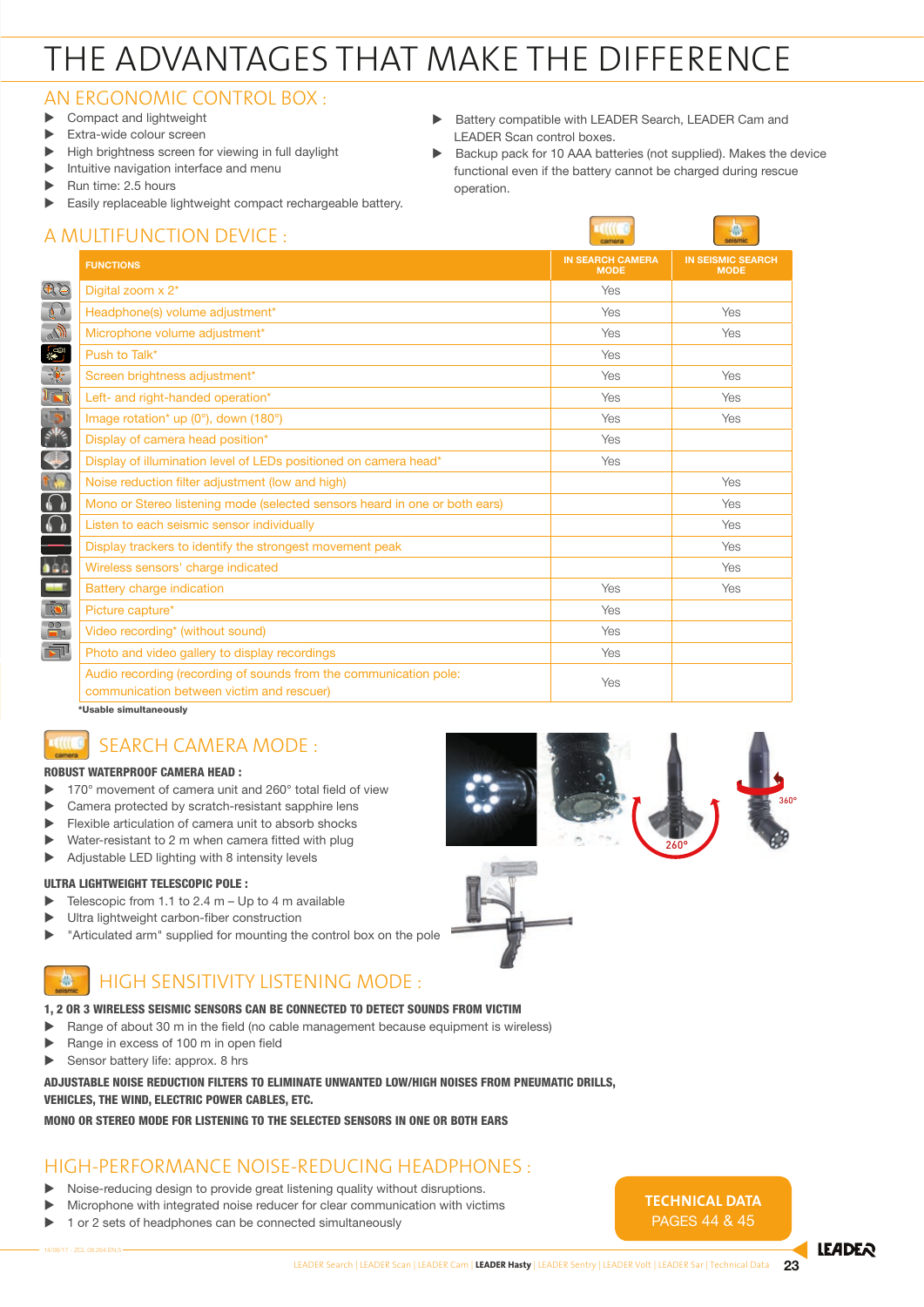

# TECHNICAL DATA<br>LEADER Hasty

# AVAILABLE VERSIONS

| Contents of case                                             | 1 control box $+$<br>1 sensor $+$<br>1 pole (2.4m) | 1 control box $+$<br>$2$ sensors $+$<br>1 pole $(2.4m)$ | 1 control box $+$<br>$3$ sensors $+$<br>1 pole (2.4m) | 1 control box $+$<br>1 sensor $+$<br>1 pole $(4m)$ | 1 control box $+$<br>$2$ sensors $+$<br>1 pole $(4m)$ | 1 control box $+$<br>$3$ sensors $+$<br>1 pole $(4m)$ |
|--------------------------------------------------------------|----------------------------------------------------|---------------------------------------------------------|-------------------------------------------------------|----------------------------------------------------|-------------------------------------------------------|-------------------------------------------------------|
| Ref                                                          | D11.04.349                                         | D11.04.351                                              | D11.04.359                                            | D11.04.350                                         | D11.04.352                                            | D11.04.360                                            |
| <b>Control box</b>                                           | $\overline{1}$                                     | $\overline{1}$                                          | 1                                                     | 1                                                  | 1                                                     | $\mathbf{1}$                                          |
| Antenna                                                      | 1                                                  | $\mathbf{1}$                                            | $\mathbf{1}$                                          | $\mathbf{1}$                                       | $\mathbf{1}$                                          | 1                                                     |
| Pair of noise-reducing headphones                            | 1                                                  | $\mathbf{1}$                                            | $\mathbf{1}$                                          | $\mathbf{1}$                                       | $\mathbf{1}$                                          | 1                                                     |
| Sunshade                                                     | 1                                                  | $\mathbf{1}$                                            | $\mathbf{1}$                                          | 1                                                  | $\mathbf{1}$                                          | 1                                                     |
| Camera on 2.4m telescopic pole                               | 1                                                  | $\mathbf{1}$                                            | $\overline{1}$                                        | $\sim$                                             | ÷.                                                    | ÷.                                                    |
| Camera on 4m telescopic pole                                 | ×.                                                 | ÷                                                       |                                                       | 1                                                  | $\mathbf{1}$                                          | $\mathbf{1}$                                          |
| Removable articulated arm<br>(pole/control box mounting)     | $\overline{1}$                                     | $\overline{1}$                                          |                                                       | 1                                                  |                                                       | $\overline{1}$                                        |
| Shoulder strap                                               | $\mathbf{1}$                                       | $\mathbf{1}$                                            | $\mathbf{1}$                                          | $\mathbf{1}$                                       | $\mathbf{1}$                                          | $\mathbf{1}$                                          |
| <b>Hand strap</b>                                            | 1                                                  | $\mathbf{1}$                                            | $\overline{1}$                                        | 1                                                  | $\mathbf{1}$                                          | 1                                                     |
| Water-resisting plugs (camera water-resistance<br>accessory) | 3                                                  | 3                                                       | 3                                                     | 3                                                  | 3                                                     | 3                                                     |
| Wireless seismic sensors                                     | 1                                                  | $\overline{c}$                                          | 3                                                     | $\mathbf{1}$                                       | $\overline{c}$                                        | 3                                                     |
| Spikes for sensors                                           | $\mathbf{1}$                                       | $\overline{c}$                                          | 3                                                     | $\mathbf{1}$                                       | $\mathbf{2}$                                          | 3                                                     |
| <b>Magnets for sensors</b>                                   | 1                                                  | $\overline{c}$                                          | 3                                                     | 1                                                  | $\overline{c}$                                        | 3                                                     |
| <b>Battery</b>                                               | 1                                                  | $\mathbf{1}$                                            | $\mathbf{1}$                                          | $\mathbf{1}$                                       | $\mathbf{1}$                                          | 1                                                     |
| Charger                                                      | $\mathbf{1}$                                       | $\mathbf{1}$                                            | $\mathbf{1}$                                          | $\mathbf{1}$                                       | $\mathbf{1}$                                          | $\overline{1}$                                        |
| International connection adaptor kits                        | $\overline{1}$                                     | $\mathbf{1}$                                            | 1                                                     | $\mathbf{1}$                                       | $\overline{1}$                                        | 1                                                     |
| Spare battery pack (without batteries)                       | $\mathbf{1}$                                       | $\mathbf{1}$                                            | 1                                                     | $\mathbf{1}$                                       | $\mathbf{1}$                                          | 1                                                     |
| Photo/video SD memory card                                   | $\mathbf{1}$                                       | $\mathbf{1}$                                            | 1                                                     | $\mathbf{1}$                                       | $\mathbf{1}$                                          | $\mathbf{1}$                                          |
| Waterproof transport case                                    | $\mathbf{1}$                                       | $\mathbf{1}$                                            | 1                                                     | $\mathbf{1}$                                       | $\mathbf{1}$                                          | 1                                                     |
| User manual                                                  | $\overline{1}$                                     | $\overline{1}$                                          |                                                       | 1                                                  |                                                       | 1                                                     |

# CONTROL BOX CHARACTERISTICS

| <b>CONTROL BOX</b>                                |                                                                                                                             |  |
|---------------------------------------------------|-----------------------------------------------------------------------------------------------------------------------------|--|
| <b>Dimensions</b>                                 | $L$ 24 x W 15.2 x H 5.1 cm                                                                                                  |  |
| Control box weight without battery                | $1.1$ kg                                                                                                                    |  |
| Control box weight with battery                   | 1.38 kg                                                                                                                     |  |
| Control box material                              | Polypropylene                                                                                                               |  |
| Anti-shock bumper                                 | Rubber belt around the thickness                                                                                            |  |
| Shock resistance                                  | Drop test performed up to 2 m.                                                                                              |  |
| Water and dust resistance                         | <b>IP54</b>                                                                                                                 |  |
| <b>Run time</b>                                   | 2.5 hours                                                                                                                   |  |
| <b>Startup time</b>                               | $<$ 1 minute                                                                                                                |  |
| Keyboard                                          | Phosphorescent                                                                                                              |  |
| Connections                                       | 3 metal ports for connecting headphones, camera and<br>antenna                                                              |  |
| Memory card                                       | Slot for micro SD card for recording photos and videos                                                                      |  |
| Software updating                                 | By specific LEADER USB stick                                                                                                |  |
| <b>Operating temperatures</b>                     | From $-10^\circ$ to $+60^\circ$ C                                                                                           |  |
| Storage temperature                               | From $-40^\circ$ to $+70^\circ$ C                                                                                           |  |
| Antenna for interconnection of seismic<br>sensors | Removable and articulated for a range of up to 100m in<br>with seismic sensors in unobstructed space                        |  |
| Control unit/pole mounting system                 | Yes, intended position on back of control box for attaching<br>the supplied articulated arm to connect control unit to pole |  |

| <b>SCREEN</b>       |                                                                      |  |
|---------------------|----------------------------------------------------------------------|--|
| <b>Type</b>         | TFT LCD                                                              |  |
| Resolution          | 7" - 800 x 480 px WVGA                                               |  |
| <b>Brightness</b>   | 1000 candela/m2                                                      |  |
| <b>Backlighting</b> | I FD                                                                 |  |
| Colours             | 16-bit RGB                                                           |  |
| Protection          | Transparent thermoplastic: 3 mm<br>colourless scratch-resistant PMMA |  |
| Digital zoom        | x2                                                                   |  |

# TRANSPORT CASE

| <b>TRANSPORT CASE</b>      |                                                         |  |
|----------------------------|---------------------------------------------------------|--|
| <b>Material</b>            | Rigid impact-resistant<br>polypropylene shell           |  |
| Suitable for air transport | Integral pressure equalising<br>valve                   |  |
| <b>Dimensions</b>          | H <sub>18</sub> x D <sub>43</sub> x L <sub>121</sub> cm |  |
| <b>Empty weight</b>        | 7.80 kg                                                 |  |
| Loaded case weight         | 16 kg                                                   |  |
| Water and dust resistance  | <b>IP67</b>                                             |  |
| Number of wheels           | 2                                                       |  |

**LEADER**